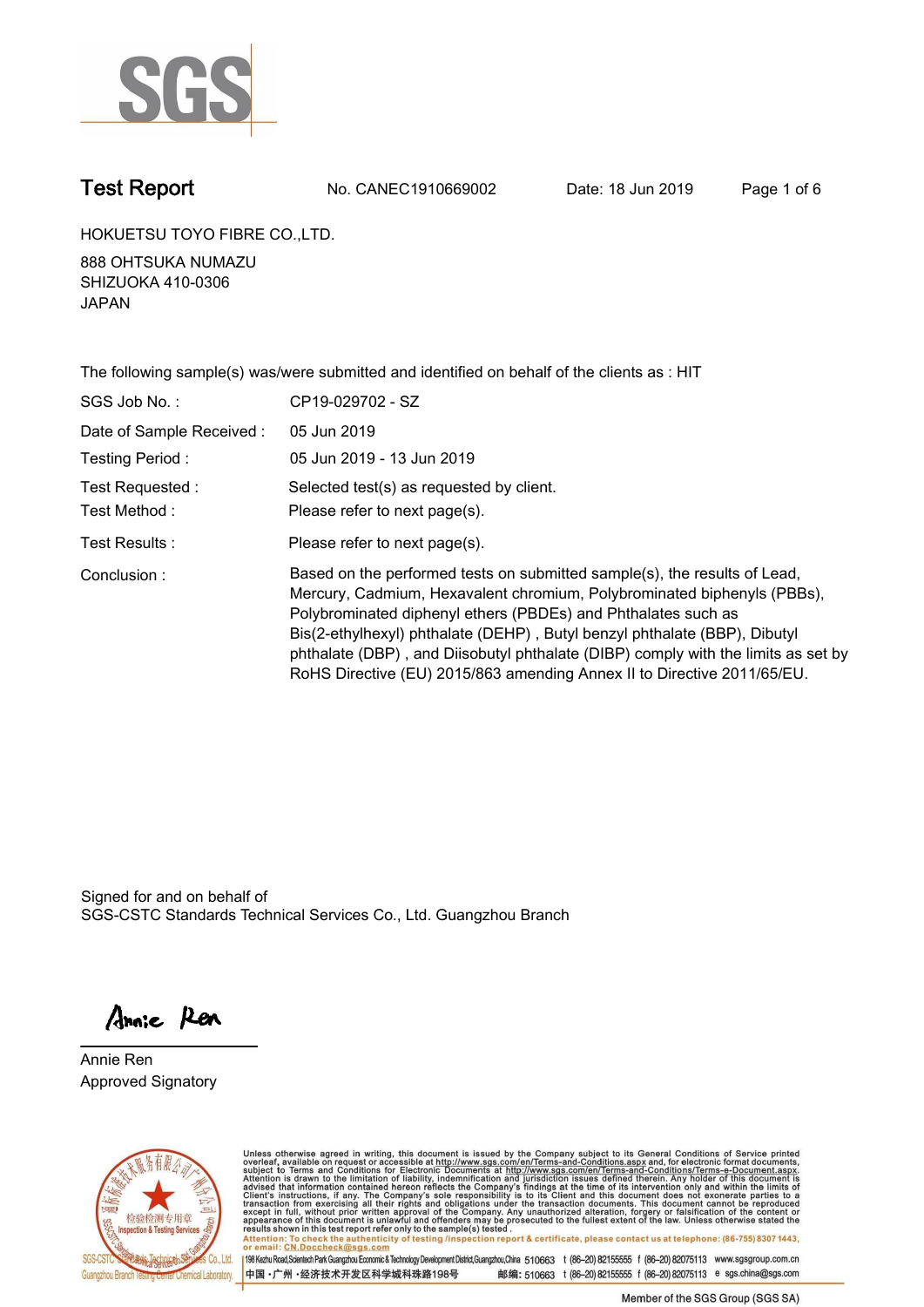

**Test Report. No. CANEC1910669002 Date: 18 Jun 2019. Page 2 of 6.**

**Test Results :.**

**Test Part Description :.**

| Specimen No.    | SGS Sample ID    | <b>Description</b> |  |
|-----------------|------------------|--------------------|--|
| SN <sub>1</sub> | CAN19-106690.002 | White paper        |  |

**Remarks :.(1) 1 mg/kg = 1 ppm = 0.0001%.**

**(2) MDL = Method Detection Limit.**

**(3) ND = Not Detected ( < MDL ).**

**(4) "-" = Not Regulated.**

### **RoHS Directive (EU) 2015/863 amending Annex II to Directive 2011/65/EU.**

**Test Method :. With reference to IEC 62321-4:2013+A1:2017, IEC 62321-5:2013, IEC 62321-7-2:2017 , IEC 62321-6:2015 and IEC 62321-8:2017, analyzed by ICP-OES , UV-Vis and GC-MS ..**

| Test Item(s)               | <u>Limit</u> | <u>Unit</u> | <b>MDL</b>               | <u>002</u> |
|----------------------------|--------------|-------------|--------------------------|------------|
| Cadmium (Cd)               | 100          | mg/kg       | $\overline{c}$           | <b>ND</b>  |
| Lead (Pb)                  | 1,000        | mg/kg       | $\overline{c}$           | <b>ND</b>  |
| Mercury (Hg)               | 1,000        | mg/kg       | 2                        | <b>ND</b>  |
| Hexavalent Chromium (CrVI) | 1,000        | mg/kg       | 8                        | <b>ND</b>  |
| Sum of PBBs                | 1,000        | mg/kg       | $\overline{\phantom{a}}$ | <b>ND</b>  |
| Monobromobiphenyl          |              | mg/kg       | 5                        | <b>ND</b>  |
| Dibromobiphenyl            | -            | mg/kg       | 5                        | <b>ND</b>  |
| Tribromobiphenyl           | -            | mg/kg       | 5                        | <b>ND</b>  |
| Tetrabromobiphenyl         |              | mg/kg       | 5                        | <b>ND</b>  |
| Pentabromobiphenyl         | -            | mg/kg       | 5                        | <b>ND</b>  |
| Hexabromobiphenyl          |              | mg/kg       | 5                        | ND         |
| Heptabromobiphenyl         | ۰            | mg/kg       | 5                        | <b>ND</b>  |
| Octabromobiphenyl          |              | mg/kg       | 5                        | <b>ND</b>  |
| Nonabromobiphenyl          |              | mg/kg       | 5                        | <b>ND</b>  |
| Decabromobiphenyl          |              | mg/kg       | 5                        | <b>ND</b>  |
| Sum of PBDEs               | 1,000        | mg/kg       | $\overline{\phantom{a}}$ | <b>ND</b>  |
| Monobromodiphenyl ether    |              | mg/kg       | 5                        | <b>ND</b>  |
| Dibromodiphenyl ether      | -            | mg/kg       | 5                        | <b>ND</b>  |
| Tribromodiphenyl ether     | -            | mg/kg       | 5                        | <b>ND</b>  |
| Tetrabromodiphenyl ether   |              | mg/kg       | 5                        | <b>ND</b>  |
| Pentabromodiphenyl ether   |              | mg/kg       | 5                        | <b>ND</b>  |
|                            |              |             |                          |            |



Unless otherwise agreed in writing, this document is issued by the Company subject to its General Conditions of Service printed<br>overleaf, available on request or accessible at http://www.sgs.com/en/Terms-and-Conditions.asp Attention: To check the authenticity of testing /inspection report & certificate, please contact us at telephone: (86-755) 8307 1443,<br>Attention: To check the authenticity of testing /inspection report & certificate, please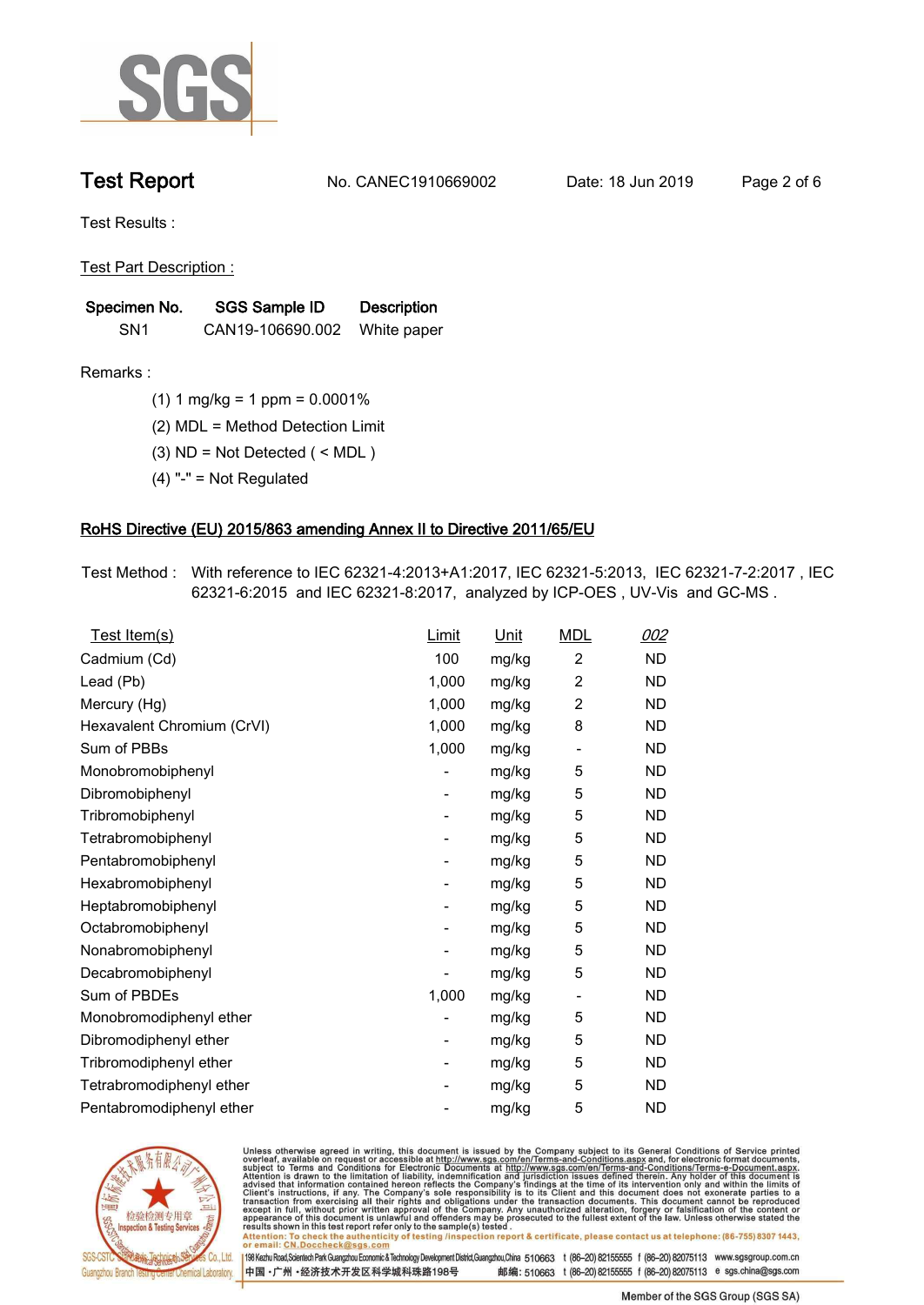

| <b>Test Report</b>                  | No. CANEC1910669002 |             | Date: 18 Jun 2019 |           | Page 3 of 6 |
|-------------------------------------|---------------------|-------------|-------------------|-----------|-------------|
| Test Item(s)                        | Limit               | <u>Unit</u> | <b>MDL</b>        | 002       |             |
| Hexabromodiphenyl ether             | ٠                   | mg/kg       | 5                 | <b>ND</b> |             |
| Heptabromodiphenyl ether            | ٠                   | mg/kg       | 5                 | <b>ND</b> |             |
| Octabromodiphenyl ether             | Ξ.                  | mg/kg       | 5                 | <b>ND</b> |             |
| Nonabromodiphenyl ether             | Ξ.                  | mg/kg       | 5                 | <b>ND</b> |             |
| Decabromodiphenyl ether             | -                   | mg/kg       | 5                 | <b>ND</b> |             |
| Dibutyl phthalate (DBP)             | 1.000               | mg/kg       | 50                | 191       |             |
| Butyl benzyl phthalate (BBP)        | 1,000               | mg/kg       | 50                | <b>ND</b> |             |
| Bis (2-ethylhexyl) phthalate (DEHP) | 1,000               | mg/kg       | 50                | <b>ND</b> |             |
| Diisobutyl Phthalates (DIBP)        | 1.000               | mg/kg       | 50                | ND.       |             |

**Notes :.**

**(1) The maximum permissible limit is quoted from RoHS Directive (EU) 2015/863.IEC 62321 series is equivalent to EN 62321 series** 

**http://www.cenelec.eu/dyn/www/f?p=104:30:1742232870351101::::FSP\_ORG\_ID,FSP\_LANG\_ID:12586 37,25.**



Unless otherwise agreed in writing, this document is issued by the Company subject to its General Conditions of Service printed<br>overleaf, available on request or accessible at http://www.sgs.com/en/Terms-and-Conditions.asp Attention: To check the authenticity of testing /inspection report & certificate, please contact us at telephone: (86-755) 8307 1443,<br>Attention: To check the authenticity of testing /inspection report & certificate, please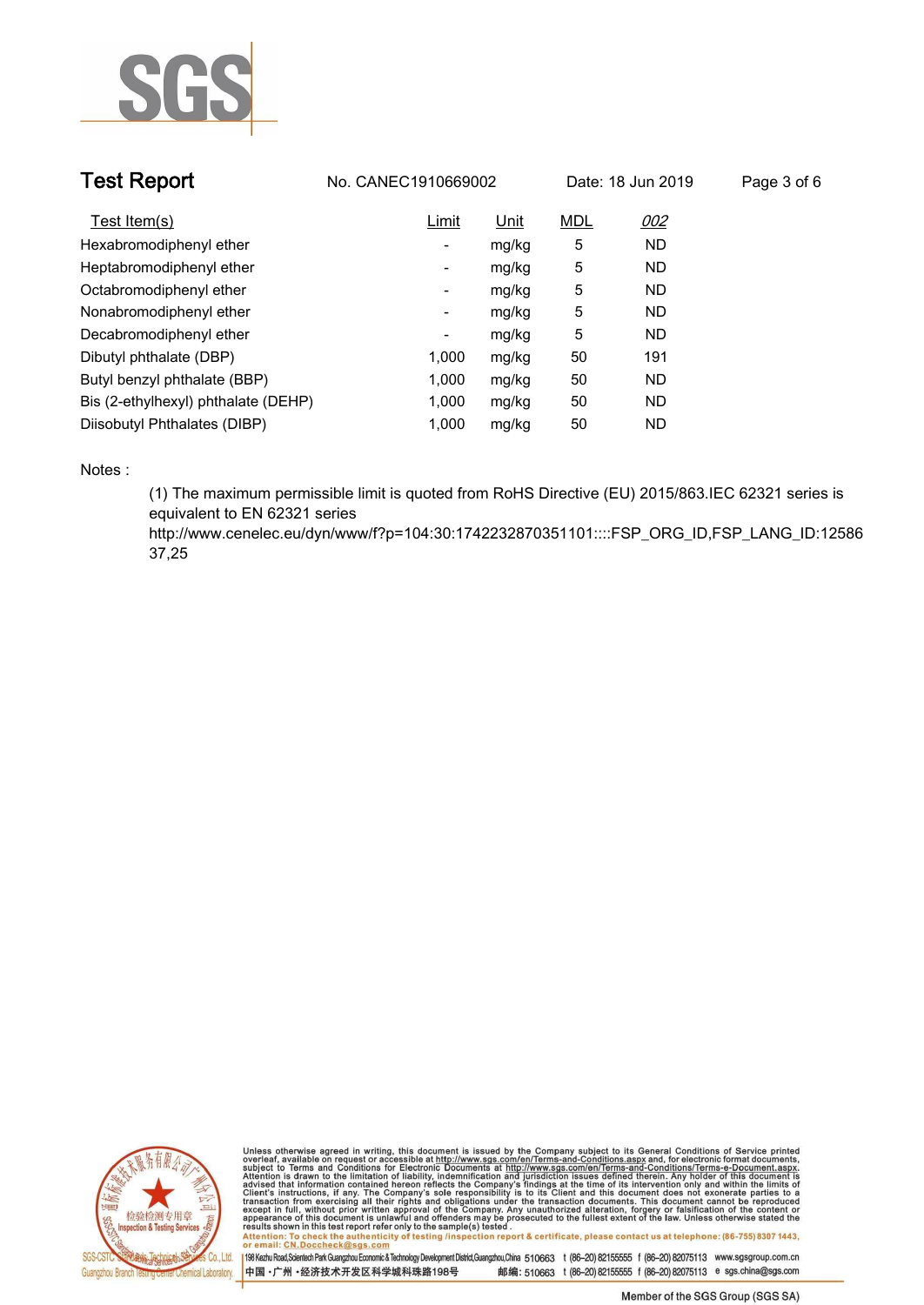

**Test Report. No. CANEC1910669002 Date: 18 Jun 2019. Page 4 of 6.**

## **ATTACHMENTS Pb/Cd/Hg/Cr6+/PBBs/PBDEs Testing Flow Chart**

**1) These samples were dissolved totally by pre-conditioning method according to below flow chart. (Cr6+ and PBBs/PBDEs test method excluded).**





Unless otherwise agreed in writing, this document is issued by the Company subject to its General Conditions of Service printed<br>overleaf, available on request or accessible at http://www.sgs.com/en/Terms-and-Conditions.asp résults shown in this test report refer only to the sample(s) tésted .<br>Attention: To check the authenticity of testing /inspection report & certificate, please contact us at telephone: (86-755) 8307 1443,<br>or email: <u>CN.Doc</u>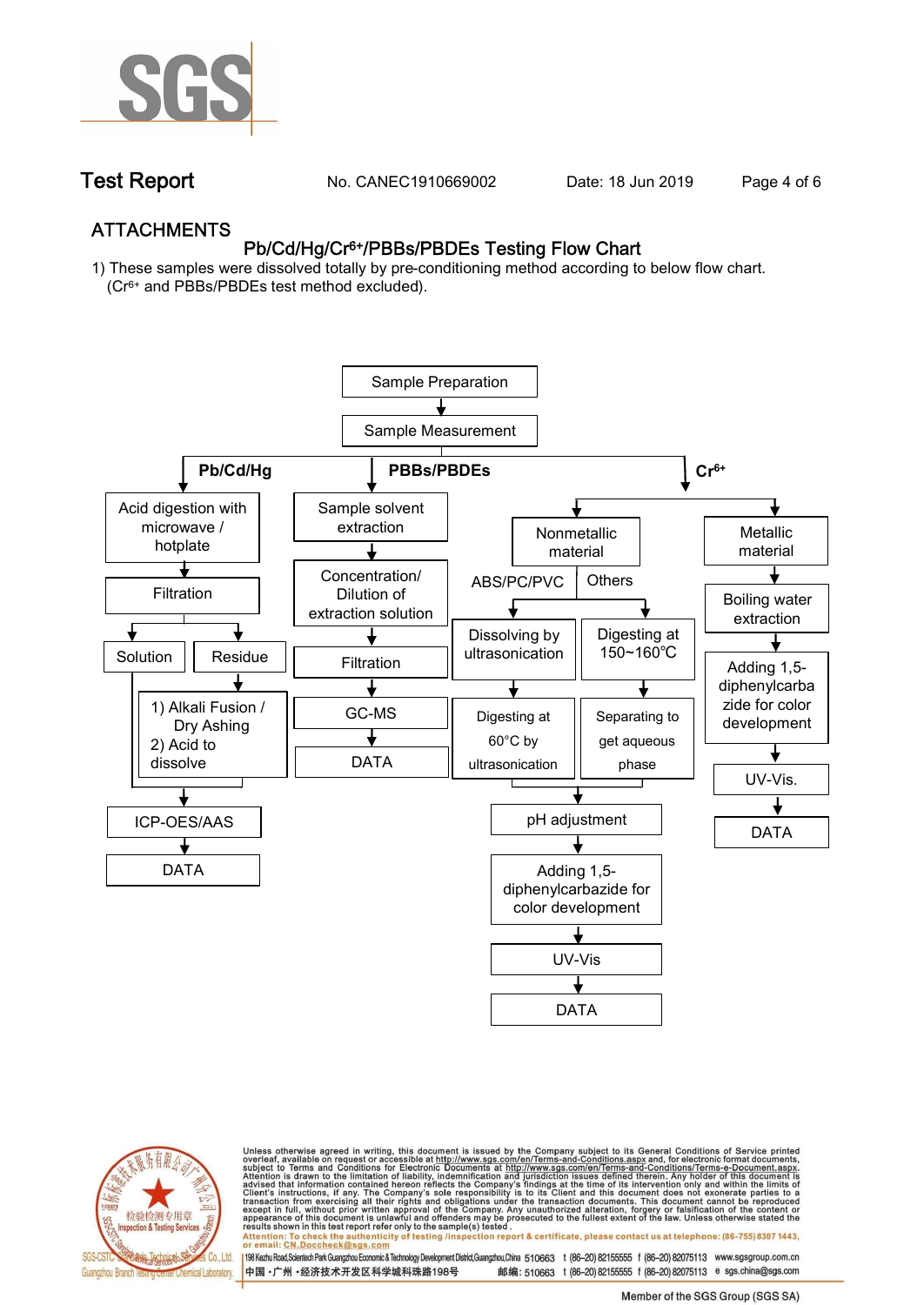

**Test Report. No. CANEC1910669002 Date: 18 Jun 2019. Page 5 of 6.**

# **ATTACHMENTS Phthalates Testing Flow Chart**





Unless otherwise agreed in writing, this document is issued by the Company subject to its General Conditions of Service printed<br>overleaf, available on request or accessible at http://www.sgs.com/en/Terms-and-Conditions.asp results shown in this test report refer only to the sample(s) tested .<br>Attention: To check the authenticity of testing /inspection report & certificate, please contact us at telephone: (86-755) 8307 1443,<br>or email: <u>CN.Doc</u>